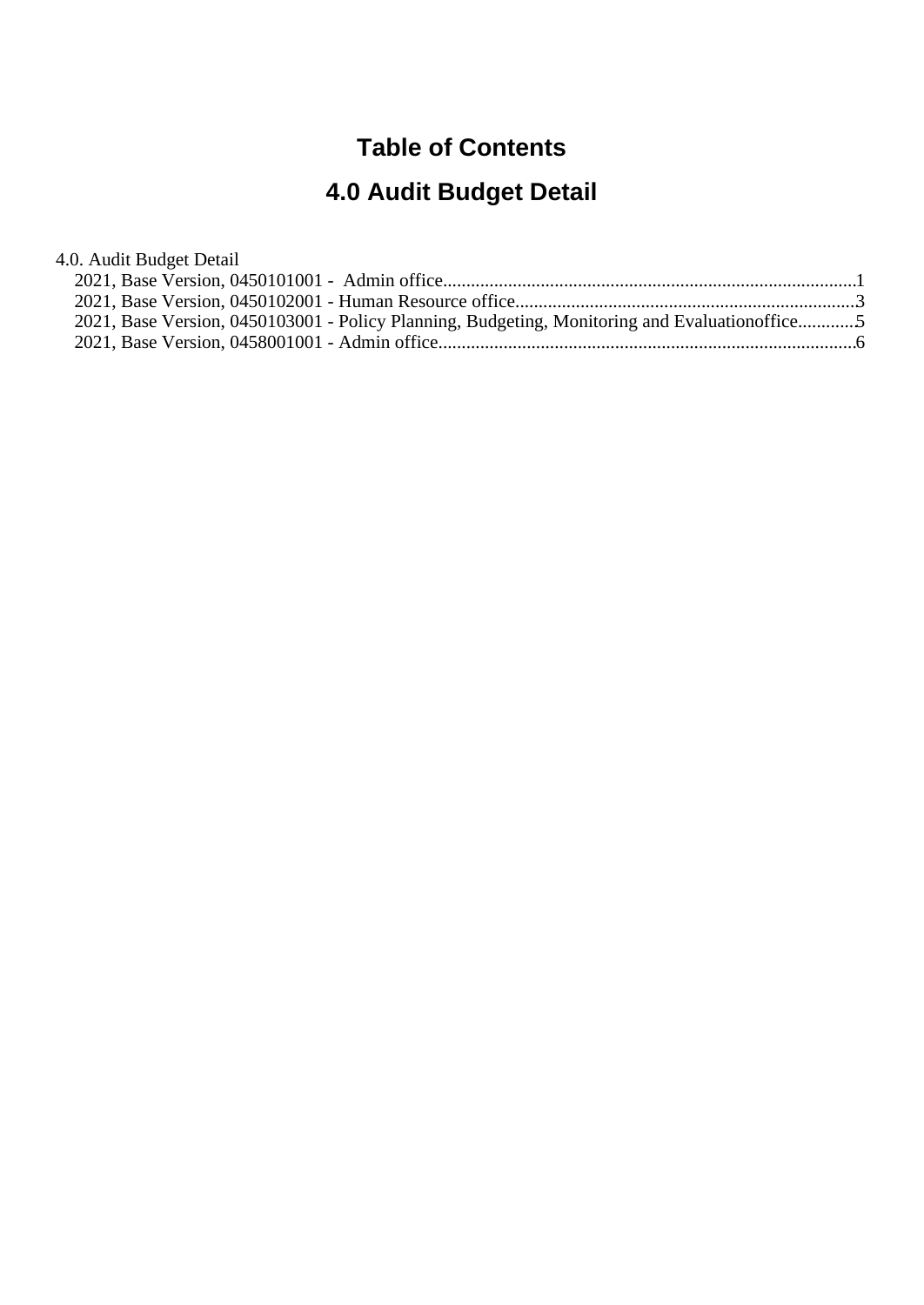<span id="page-1-0"></span>

**Ministry:** 045 - Ministry Of Aviation **Department:** 04501 - Headquarters **Organisation:** 0450101001 - Admin office **Government Function:** 70454 - Air Transport **Location:** 0304004 - Osu Klotey

| 0450101001 - Admin office                                        | 412,577 |
|------------------------------------------------------------------|---------|
| 11001 - Central GoG & CF                                         | 412,577 |
| 390501 - Make Ghana the aviation hub for West African sub-region | 412,577 |
| 04501 - Management and Administration                            | 412,577 |
| 04501001 - General Administration and Finance                    | 412,577 |
| <b>Unspecified Project</b>                                       | 412,577 |
| 085101 - Internal management of the organisation                 | 125,078 |
| 22101 - Materials and Office Consumables                         | 4,078   |
| 2210101 - Printed Material and Stationery                        | 3,000   |
| 2210102 - Office Facilities, Supplies and Accessorie             | 1,078   |
| 22102 - Utilities                                                | 32,000  |
| 2210201 - Electricity charges                                    | 30,000  |
| 2210203 - Telecommunications                                     | 1,000   |
| 2210206 - Armed Guard and Security                               | 1,000   |
| 22103 - General Cleaning                                         | 1,000   |
| 2210302 - Contract Cleaning Service Charges                      | 1,000   |
| 22105 - Travel and Transport                                     | 84,000  |
| 2210502 - Maintenance and Repairs - Official Vehic               | 3,000   |
| 2210503 - Fuel and Lubricants - Official Vehicles                | 81,000  |
| 22106 - Repairs and Maintenance                                  | 4,000   |
| 2210603 - Repairs of Office Buildings                            | 4,000   |
| 086302 - Acquisition of Immovable and Movable Assets             | 287,499 |
| 31121 - Transport equipment                                      | 229,999 |
| 3112101 - Motor Vehicle                                          | 229,999 |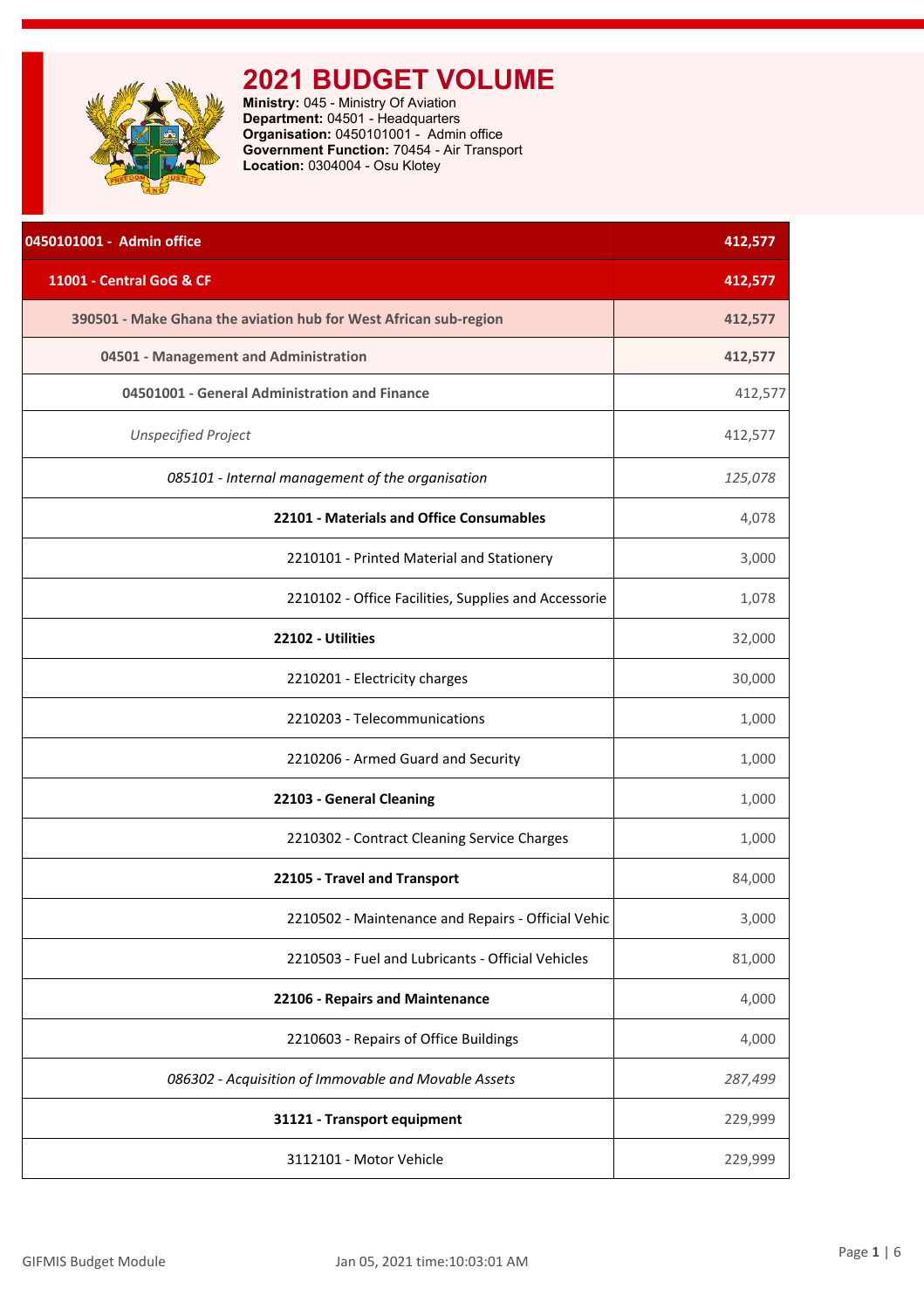**Ministry:** 045 - Ministry Of Aviation **Department:** 04501 - Headquarters **Organisation:** 0450101001 - Admin office **Government Function:** 70454 - Air Transport **Location:** 0304004 - Osu Klotey

| 31122 - Other machinery and equipment   | 57,500 |
|-----------------------------------------|--------|
| 3112204 - Networking and ICT Equipments | 22,500 |
| 3112208 - Computers and Accessories     | 35,000 |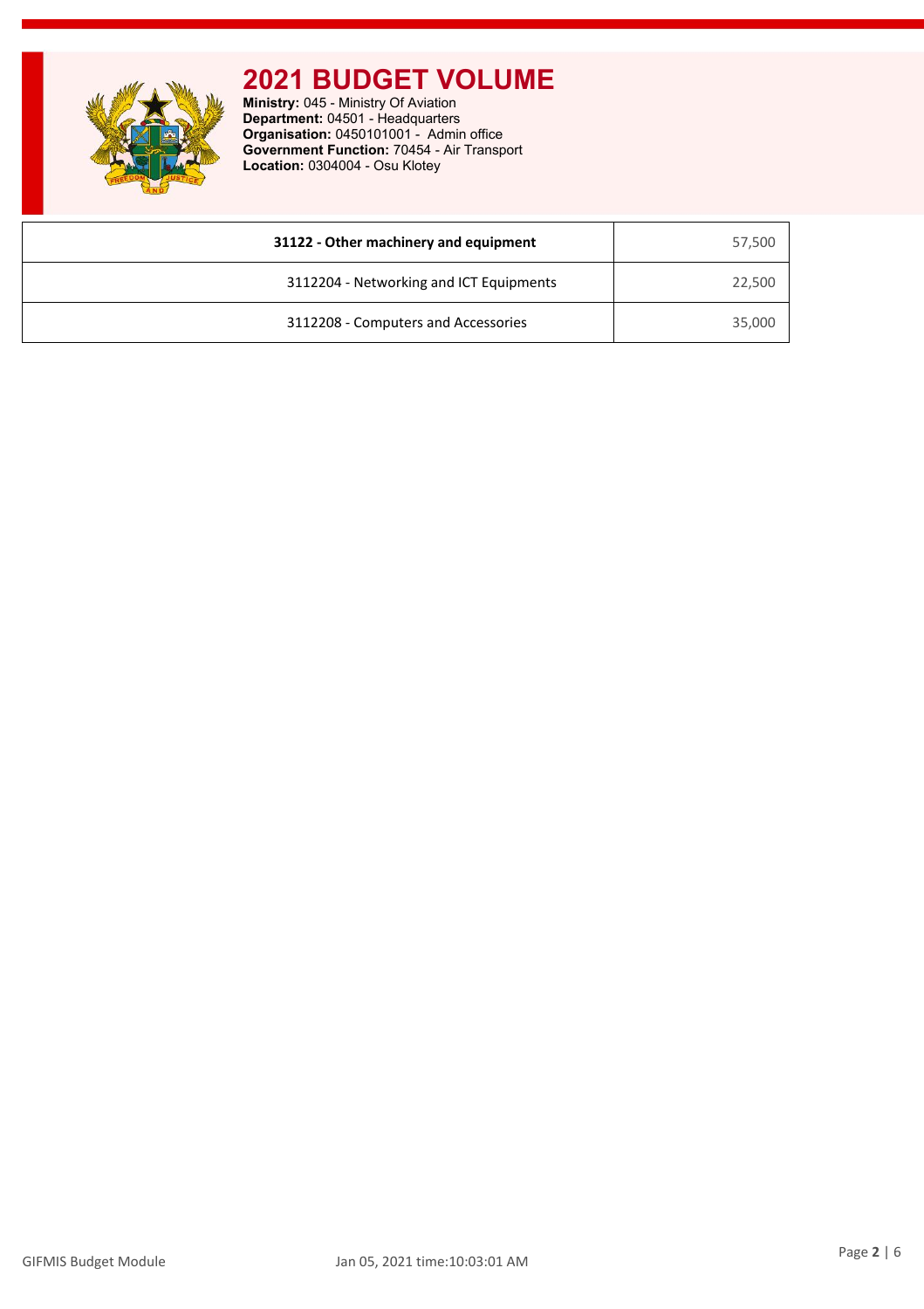<span id="page-3-0"></span>

**Ministry:** 045 - Ministry Of Aviation **Department:** 04501 - Headquarters **Organisation:** 0450102001 - Human Resource office **Government Function:** 70454 - Air Transport **Location:** 0304004 - Osu Klotey

| 0450102001 - Human Resource office                               | 521,695 |
|------------------------------------------------------------------|---------|
| 11001 - Central GoG & CF                                         | 521,695 |
| 390501 - Make Ghana the aviation hub for West African sub-region | 41,692  |
| 04501 - Management and Administration                            | 41,692  |
| 04501002 - Human Resource                                        | 41,692  |
| <b>Unspecified Project</b>                                       | 41,692  |
| 085206 - Manpower Skills Development                             | 41,692  |
| 22107 - Training, Seminar and Conference Cost                    | 41,692  |
| 2210709 - Seminars/Conferences/Workshops - Dome                  | 41,692  |
| <b>Unspecified Policy</b>                                        | 480,003 |
| 04501 - Management and Administration                            | 480,003 |
| 04501002 - Human Resource                                        | 480,003 |
| <b>Unspecified Project</b>                                       | 480,003 |
| <b>Unspecified Operations</b>                                    | 480,003 |
| 2111001 - Established Post                                       | 338,538 |
| 21111 - Non Established Post                                     | 55,000  |
| 2111106 - Limited Engagements                                    | 55,000  |
| 21112 - Other Allowances                                         | 86,465  |
| 2111203 - Car Maintenance Allowance                              | 1,890   |
| 2111227 - Clothing Allowance                                     | 5,616   |
| 2111233 - Entertainment Allowance                                | 5,616   |
| 2111234 - Fuel Allowance                                         | 22,064  |
| 2111236 - Housing Subsidy/Allowance                              | 16,647  |
| 2111238 - Overtime Allowance                                     | 8,496   |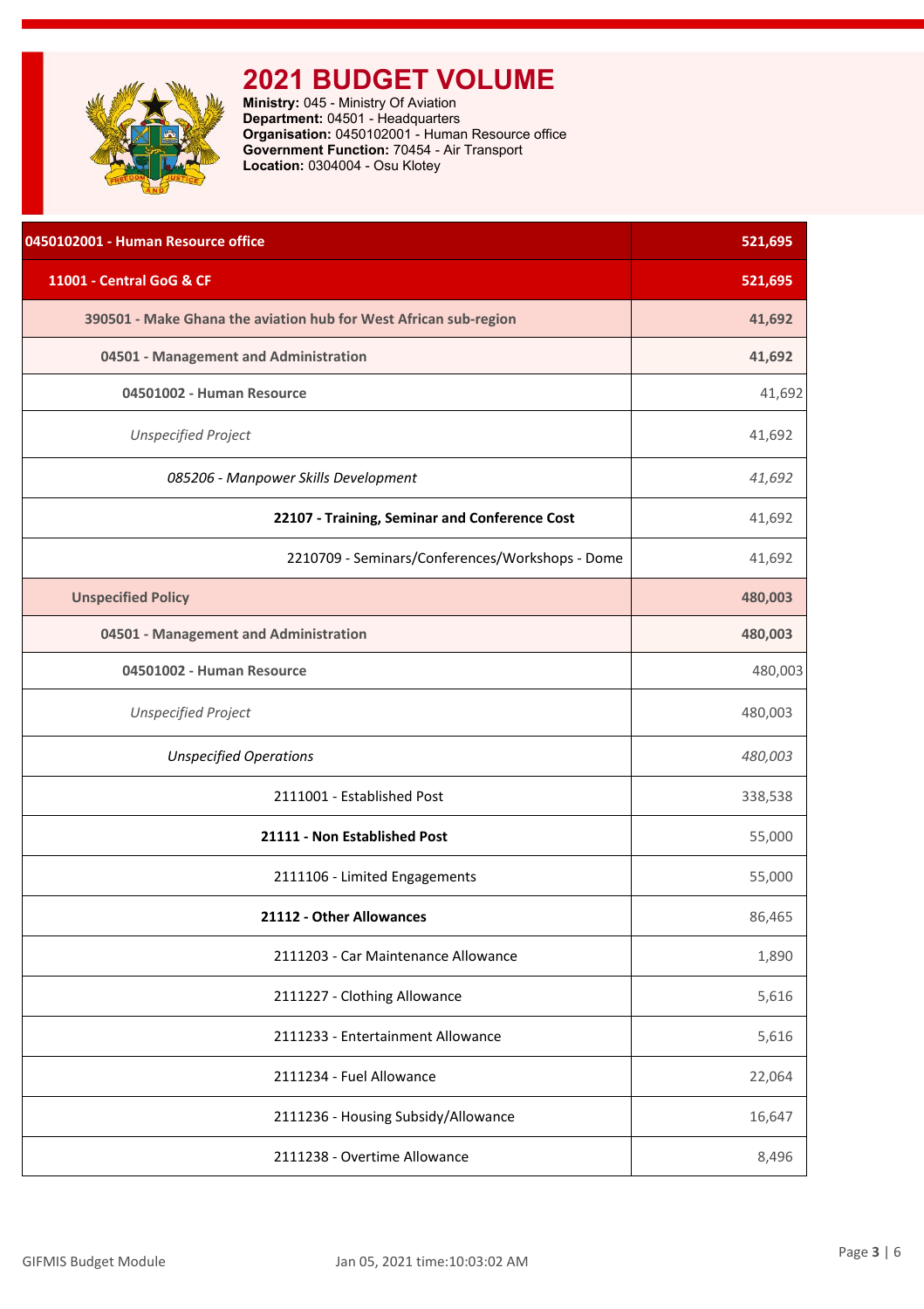**Ministry:** 045 - Ministry Of Aviation **Department:** 04501 - Headquarters **Organisation:** 0450102001 - Human Resource office **Government Function:** 70454 - Air Transport **Location:** 0304004 - Osu Klotey

| 2111245 - Domestic Servants Allowance | 19,656 |
|---------------------------------------|--------|
| 2111247 - Utility Allowance           | 6,480  |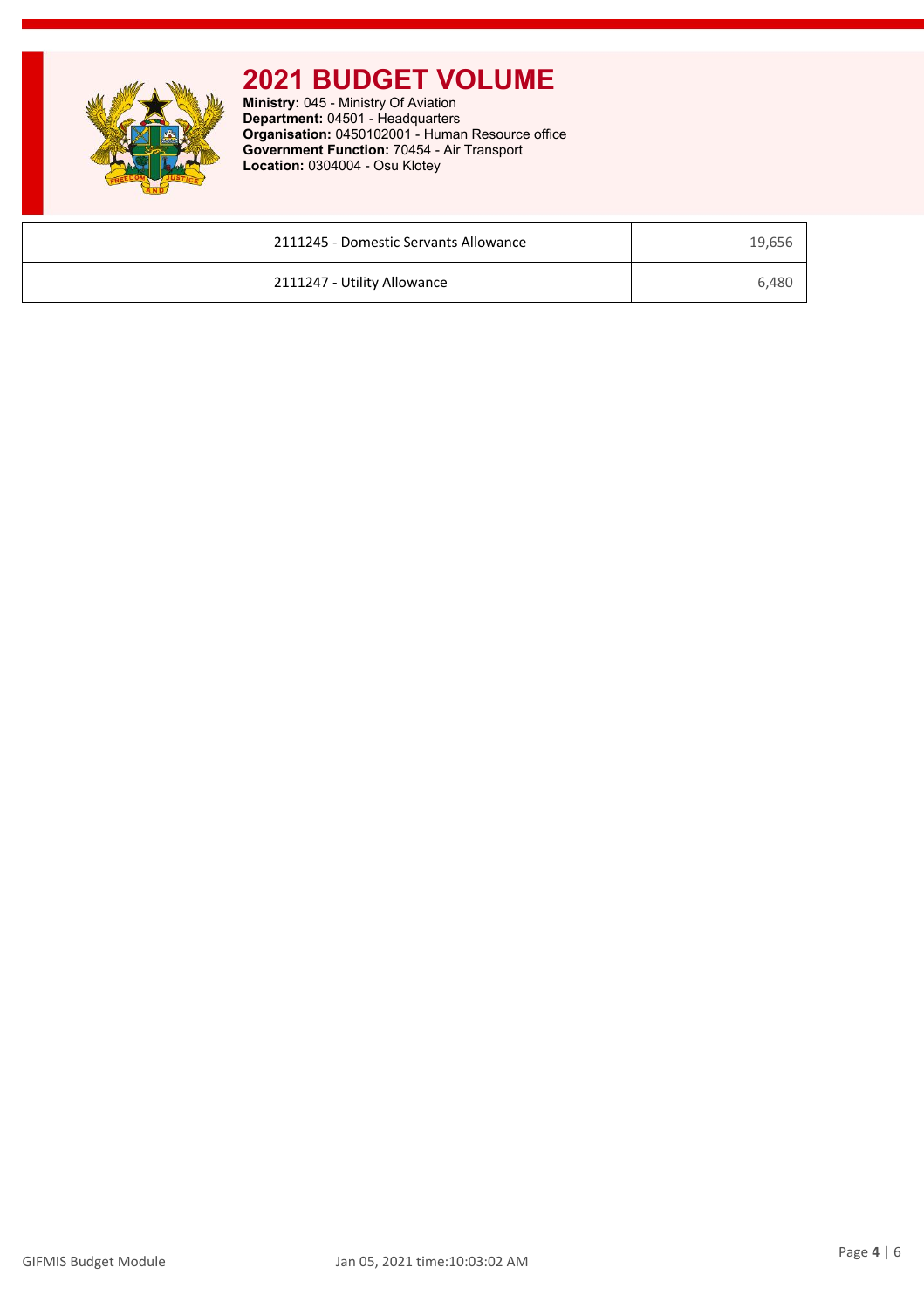<span id="page-5-0"></span>

**Ministry:** 045 - Ministry Of Aviation **Department:** 04501 - Headquarters **Organisation:** 0450103001 - Policy Planning, Budgeting, Monitoring and Evaluationoffice **Government Function:** 70454 - Air Transport **Location:** 0304004 - Osu Klotey

| 0450103001 - Policy Planning, Budgeting, Monitoring and Evaluationoffice | 41,692 |
|--------------------------------------------------------------------------|--------|
| 11001 - Central GoG & CF                                                 | 41,692 |
| 390501 - Make Ghana the aviation hub for West African sub-region         | 41,692 |
| 04501 - Management and Administration                                    | 41,692 |
| 04501003 - Policy, Planning, Monitoring and Evaluation                   | 41,692 |
| Unspecified Project                                                      | 41,692 |
| 085701 - Management and Monitoring Policies, Programmes and Project      | 41,692 |
| 22105 - Travel and Transport                                             | 29,192 |
| 2210513 - Local Hotel Accommodation                                      | 29,192 |
| 22107 - Training, Seminar and Conference Cost                            | 12,500 |
| 2210709 - Seminars/Conferences/Workshops - Dome                          | 12,500 |